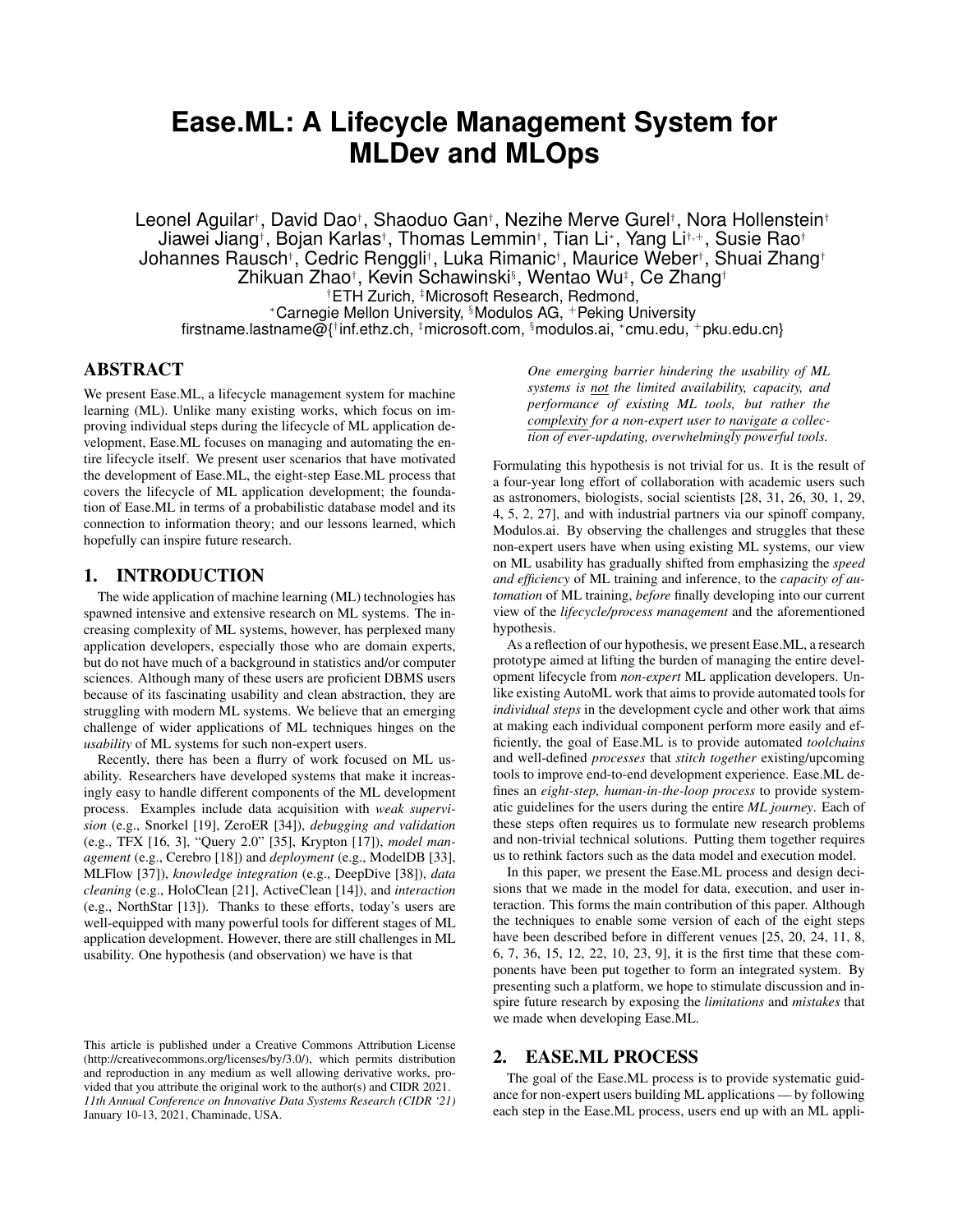cation with certain quality guarantees. The goal of the system is to minimize human efforts in a way that is as systematic as possible.

The current version of the Ease.ML process contains eight steps, organized into three subprocesses. This process starts before an ML model is even constructed (we call it "Day 0" — *Pre-ML* Subprocess), and it continues through the DevOps phase after an ML model is constructed (we call it "Day 2" — *Post-ML Subprocess*). In this section, we take the perspective of an end user, and walk through a full user experience following an Ease.ML process.

*Target User Profile.* In Ease.ML, we assume the following profile for a non-expert user:

- 1. The user understands the domain, application, and dataset well. She knows how to clean up the data, where to acquire new data, and how to measure the success and quality of an ML model. The user also knows the specific task that she wants to achieve by using ML.
- 2. The user knows how to write a simple Python script to manipulate and transform her data, if necessary.
- 3. The user knows how to invoke an AutoML system by following the instructions or user manual.
- 4. The user knows basic concepts of ML (e.g., the meaning of accuracy and a classifier); however, she does not have experience in constructing real-world ML applications beyond the simplified examples she can find in a textbook.

# 2.1 Pitfalls and Confusions

Each step of Ease.ML is designed to avoid some of the pitfalls and confusions that users often struggle with in our experience, even when they are equipped with state-of-the-art ML tools. Before we present the concrete Ease.ML process, we first describe the key pitfalls and confusions that we hope to address. Note that, this list is *by no means* a complete list of struggles that users have when using existing ML ecosystems and *by no means* does Ease.ML provide a full solution to the listed issues.

#### *P1. Unrealistic expectations of quality.*

A common problem is that many users often have unrealistic expectations of the quality that ML can provide — it is not uncommon that our users come to us with a very noisy or ill-defined dataset, but still hope for >90% accuracy. Without identifying these problems as early as possible, many users are set on a journey of AutoML and feature engineering that is doomed to fail.

As an analogy to traditional software engineering, users need the functionality of automatic *feasibility study* for ML workloads.

#### *P2. "How many training/testing examples do I need?"*

A common question that many users ask during our first meeting is about the amount of data that they need to acquire. Systematic answers to such questions are important to ensure that users are working with representative data samples. Among these, a key step to ensure the quality of the development and deployment process is to *automatically* make sure users have a test set that is large enough to be representative, but small enough to be affordable to acquire. Another question, which most users do not explicitly ask, but is somehow more important, focuses on how to *manage* the statistical power of a test set. Even if given a large enough test set at the beginning, it can quickly lose its statistical power during testing and can lead to overfitting. This can often cause overly optimistic expectations on accuracy and misguide the development process.

As an analogy to software engineering, users need the functionality of *principled test-driven development support* for ML workloads.

#### *P3. "What should I do to further improve accuracy?"*

It is rare for an AutoML system to directly output a model with satisfactory quality — often, it is an iterative process in which users need to continuously improve the data artifact via feature engineering, data acquisition, data labeling, and data cleaning, and to run AutoML systems over different versions of the artifact. One confusion that users often have is *what to do next to further improve a data artifact?* Often, we see users who have access to a collection of powerful tools such as (1) Snorkel for weak label acquisition, (2) HoloClean for automatic data cleaning, (3) Label Box for label acquisition, (4) manual feature engineering, and (5) manual data cleaning, but nonetheless ask: *which tool should I use next?* It is not uncommon for us to see users spend a huge amount of time on one of these steps, but not end up with better ML accuracy.

As an analogy to software engineering, users need support to avoid *"pre-mature optimizations"* for ML workloads.

#### *P4. "Will this new model that I just found on arXiv today work better?"*

ML is an area that is undergoing rapid refreshing — everyday, there seem to be new methods developed for a specific application. One common question that users often have is whether these new techniques, developed by different researchers, can end up helping their ML tasks. However, maintaining an ML artefact with respect to new models and new methods can be expensive (in terms of both computation and manual efforts), and this is an area in which many users are looking for a principled solution.

As an analogy to software engineering, users need the support of *"continuous integration and delivery"* for ML workloads.

> *P5. "How can we know that we are not applying a model trained on February's data during Christmas?"*

We see a subset of users (especially those from industry who are dealing with mission critical applications) who are continuously worried about the mismatch between incoming production data and models. Often, these users have access to a collection of models, each of which is constructed under certain assumptions on the production workload — for example, one may employ twelve models within a one-year time frame, each dealing with a single month's workload. The challenges that these users are facing are (1) how to automatically adapt to the ever-changing production data distribution; and (2) how to pick the best model to use given fresh production data in a labor-efficient manner.

The design of the Ease.ML process is inspired by these pitfalls and confusions, which we observed from interacting with our users.

#### 2.2 Day 0: Pre-ML Subprocess

At the beginning of the process, the user provides Ease.ML with a dataset D. We define the data model precisely in the next section but, intuitively, a dataset  $D$  consists of: (1) Four sub-datasets with similar schema: a labeled training set and validation set; and an unlabeled pool example and an unlabeled test set; (2) All the uncertainties — for example, missing feature value and all their candidate values, different possible weak supervision labels, and the results of different automatic data cleaning tools — are marked down as meta-data. As we will see, the above will be modeled using a data model that is a probabilistic database, which we will describe later.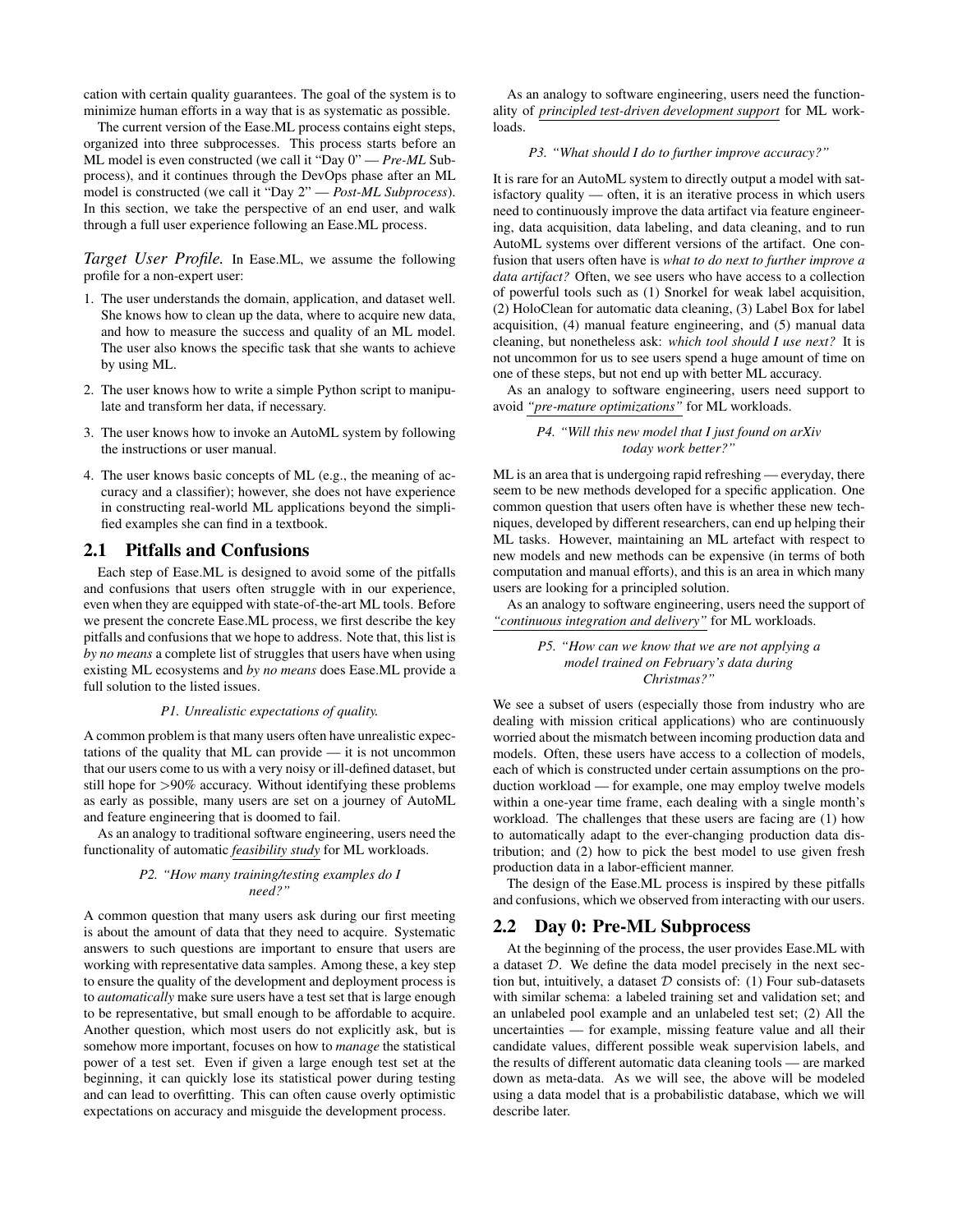

Figure 1: Ease.ML Process

The goal of the Pre-ML subprocess is to make sure that the *user systematically improves the data artefact until the system expects that ML can provide the level of quality that the user desires*.

## *2.2.1 Automatic Data Injection and Augmentation*

- Inspiring Pitfall/Confusion: N/A
- Input: Input dataset.
- Output: Augmented, machine readable, dataset.
- Next Step: Automatic Feasibility Study.
- Ease.ML Components: Ease.ML/DataMagic [25, 20]

As the first step of the process, the user needs to get her data into the system. Data injection is often a painful process that is frequently overlooked, especially for data stored in a diverse format. As an important preliminary step, Ease.ML contains a set of default templates to deal with data injection. One such example is the Document template, for which Ease.ML translates documents stored in different formats, such as .PDF, .DOCX, and .HTML, into a single, machine-readable data structure. It also contains a set of default data augmentation templates that the systems can automatically apply in order to increase the data volume. In this step, the systems also automatically fire up existing automatic data cleaning and weak supervision tools, each of which provides one candidate value for uncertain features or labels.

#### *2.2.2 Automatic Feasibility Study*

- Inspiring Pitfall/Confusion: P1
- Input: (1) Augmented, machine readable, dataset; (2) Expected accuracy.
- Output: A {Yes, No} signal of whether the system believes that the expected accuracy is achievable given the input dataset.
- Next Step: If No, Labor-efficient Data Cleaning and/or Labor-efficient Data Acquisition; If Yes, AutoML.
- Ease.ML Components: Ease.ML/Snoopy [24]

Once the data is machine readable, Ease.ML conducts an automatic feasibility study — just like how a real-world ML consultant works, Ease.ML automatically looks at the data and provides its *belief* of the best possible accuracy that an ML model can provide. If the answer is "No," Ease.ML advises the user to improve her data artifact before firing up an expensive AutoML process.

*Challenges..* To enable such an *automatic feasibility study* functionality, the system needs to estimate the *irreducible error* of a given task, known as Bayes error, in ML. Providing a practical Bayes error estimator has been an open problem in ML for decades.

# *2.2.3 Labor-efficient Data Cleaning*

## • Inspiring Pitfall/Confusion: P3

- Input: Augmented, machine readable, dataset.
- **Output:** A prioritized list of dirty data examples to be manually cleaned.
- Next Step: Automatic Feasibility Study.
- Ease.ML Components: Ease.ML/CPClean [11]

If the answer returned by the automatic feasibility study component is "No," Ease.ML advises the user to improve her data artifact before firing up an AutoML engine. To this end, the user has two options: (1) clean up the data manually or (2) acquire more data and labels. Ease.ML treats each of these two options as an "arm" in a multi-armed bandit setting and automatically balances the efforts spent on each of them. When the system asks the user to clean-up the data manually, it provides the user with a prioritized list of dirty examples. This list is selected by estimating the *impact* of cleaning up a certain data example to the downstream ML prediction accuracy. The goal is to minimize the manual cleaning effort to reach high ML accuracy. The system then reruns the *Automatic Feasibility Study* step and gets a new estimate on the irreducible error.

*Challenges..* To enable such a *labor-efficient data cleaning* functionality, the system needs to analyze the impact of data cleaning over downstream ML tasks. Towards this goal, Active-Clean [14] has done seminal work for a subset of ML models. However, how to support this for more general ML models remains an open question.

### *2.2.4 Labor-efficient Data Acquisition*

- Inspiring Pitfall/Confusion: P3
- Input: Augmented, machine readable, dataset.
- Output: A prioritized list of data examples to be manually labeled.
- Next Step: Automatic Feasibility Study.
- Ease.ML Components: Ease.ML/Market [8, 6, 7]

When the system asks the user to acquire more data, it provides her with a list of unlabeled data examples to look at. This list is selected by estimating the *importance* of acquiring labels for these unlabeled examples to impact the accuracy of downstream ML prediction accuracy. Given this list, the user can label these examples manually. The goal is to minimize the manual labeling effort to reach high ML accuracy. The system then reruns the *Automatic Feasibility Study* step and get a new estimate on irreducible error.

*Challenges..* To enable such an *labor-efficient data acquisition* functionality, the system needs to provide a notion of "value" to a given data point with respect to the ML model. This is an emerging topic, related to data market, ML explainability, and active learning.

# 2.3 Day 1: AutoML Subprocess

#### *2.3.1 Multi-tenant AutoML*

- Inspiring Pitfall/Confusion: P4
- Input: Augmented, machine readable, dataset.
- Output: An "endless" *stream* of ML models.
- Next Step: Continuous Integration.
- Ease.ML Components: Ease.ML/AutoML [36, 15, 12]

Once the user passes the Pre-ML subprocess, she now has a data artifact that the system *believes* to have the potential to reach her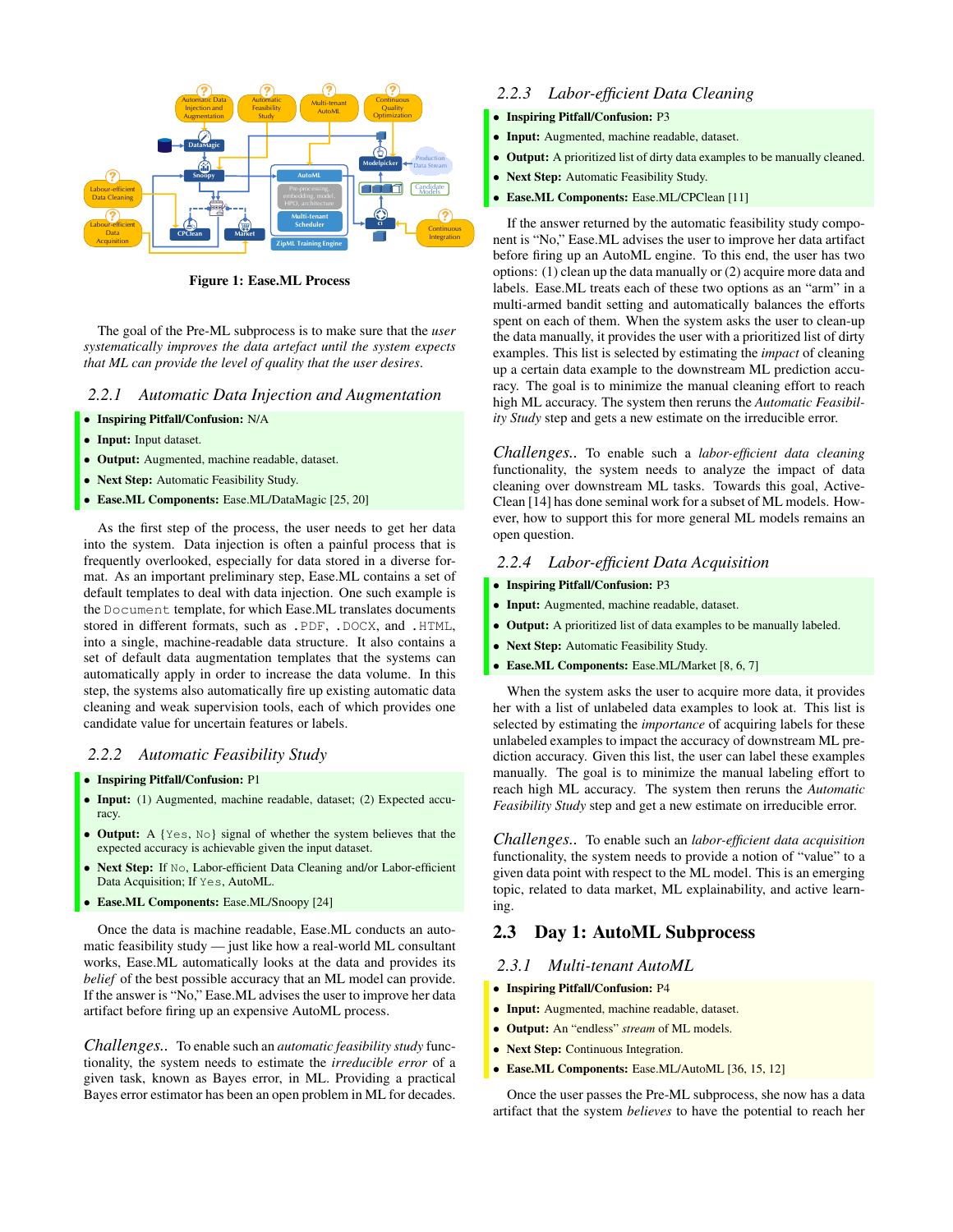expected accuracy. At this stage, Ease.ML fires up the AutoML component and generate ML models. Like other AutoML systems, Ease.ML deals with the entire end-to-end ML pipeline, including automatic feature selection and engineering, model selection, hyperparameter tuning, etc. The functionality of this step largely follows existing platforms, but with one specific twist — when there is a new ML model made available to the system, *all* users' applications that could potentially use this model are rerun. As a result, the outcome of the AutoML component of Ease.ML is not a single model, but a *stream* of models.

*Challenges..* To enable such a *continuously updated* AutoML component, the system needs to be efficient in how it prioritizes different applications and different users. When there are multiple applications, each of which can be updated with latest model, the system needs to pick those applications that can benefit the most. This poses a new challenge that we call *multi-tenant AutoML*.

# 2.4 Day 2: Post-ML Subprocess

## *2.4.1 Continuous Integration*

- Inspiring Pitfall/Confusion: P2
- Input: (1) A stream of ML models output by the AutoML component; (2) user-defined requirements of deployment.
- Output: A stream of ML models that satisfy the requirements.
- Next Step: Continuous Quality Optimization.
- Ease.ML Components: Ease.ML/ci [22, 10, 23]

The Post-ML subprocess concerns the deployment of models. Given a stream of ML models output by the AutoML component, not all models can be deployed. The first step in the Post-ML subprocess is for Ease.ML to test whether each of the models satisfies a user-defined deployment criteria, such as *the new model must be better than the old model by at least 5%* or *the new model cannot change more than 10% of the old model's predictions*. The system then only keeps those models that satisfy the given conditions. In Ease.ML, all these criteria can be tested by using a test set. The system lets the user know the number of test examples it needs to achieve a rigorous statistical significance level and when it needs a new test set to avoid overfitting.

*Challenges..* The challenge is how to re-use a test set efficiently to provide rigorous guarantees, without overfitting. Intuitively, at the moment that Ease.ML provides the test result to a user, it "leaks" some information from the test set to the user. To avoid overfitting, the system needs to "measure" the information leakage and then automatically manage the statistical power of the test set. This is a challenging statistics problem known as adaptive analytics.

## *2.4.2 Continuous Quality Optimization*

#### • Inspiring Pitfall/Confusion: P5

- Input: (1) A set of ML models that satisfy the user-defined requirements; (2) A set of unlabeled, fresh test examples from the production.
- Output: A set of test examples to label such that one can pick the best ML model to use in production.
- Next Step: Automatic Quality Debugging and Recommendations.
- Ease.ML Components: Ease.ML/ModelPicker [9]

In principle, all models passing the previous step can be candidates to be deployed in production. This gives us a candidate set of models. The goal of this step is to pick, from this candidate set,

the best model to use for the next period of time (e.g., a day). To achieve this goal, Ease.ML asks the user to collect a set of unlabeled test examples from production (e.g., at 8 a.m. everyday). It then tries to pick the candidate model that performs the best on this fresh test set, by acquiring as few labels as possible. This chosen model is then used (e.g., the next day). The user repeats this process, e.g., on a daily basis, such that one often uses the best model for the ever-changing test data distribution. Ease.ML also automatically applies existing domain adaptation techniques, which create more models automatically — the system feeds them into the *continuous integration* step to make sure that they satisfy the deployment requirement and automatically add them to the candidate set.

*Challenges..* The challenge is to minimize the number of labels that we need to acquire to distinguish between a large collection of models. This itself is an interesting online learning problem.

### *2.4.3 Automatic Quality Debugging and Recommendations*

#### • Inspiring Pitfall/Confusion: P3

- Input: (1) Model deployed in production; (2) Mistakes that this model makes in production.
- Output: Recommendations of next steps to further improve this model.
- Next Step: Labor-efficient Data Cleaning and/or Data Acquisition.
- Ease.ML Components: N/A

At the end of the process, Ease.ML collects errors made by the currently deployed model (picked by the previous step), and gives users recommendations about how to further improve it. This step has the same structure as that after *automatic feasibility study* and directs the user to *labor-efficient data cleaning*, *labor-efficient data cleaning*, and/or *labor-efficient data acquisition*.

## 3. EASE.ML SYSTEM DESIGN

In this section, we describe the high-level design of Ease.ML. We focus on the design of the logical layer and omit the design of the physical layer due to space limitation.

*Unified, Principled, yet Practical Framework for Human Interaction in ML.* One key realization that we have, only after we constructed each of the individual components, is that all user-facing components can be modeled via the same data model — a *probabilistic database* in which uncertainty is induced by dirty data, unlabeled examples, weak supervision, etc. Moreover, all human interactions can be modeled as the process of *mutual information maximization*, i.e., eliminating uncertainties to maximize the "closeness" to an unknown, "ground-truth" world. This unified framework is often expensive to implement, and one often needs to develop non-trivial proxies and approximations for each individual component. Note that this particular view definitely has its own limitations, which we will discuss in the next section. Nevertheless, it does provide a principled, yet practical, framework to model human interactions in an end-to-end ML process.

# 3.1 A Probabilistic Data Model

The logical data model of Ease.ML is *a probabilistic database [32] in which each row has independent uncertainty*. This is our key design decision, which provides a unified abstraction for (1) noises in features and labels; (2) weak supervision (e.g., Snorkel) that provides multiple alternatives to labels; (3) availability of multiple state-of-the-art data cleaning tools that provide multiple candidates of the cleaned value; (4) unknown label values for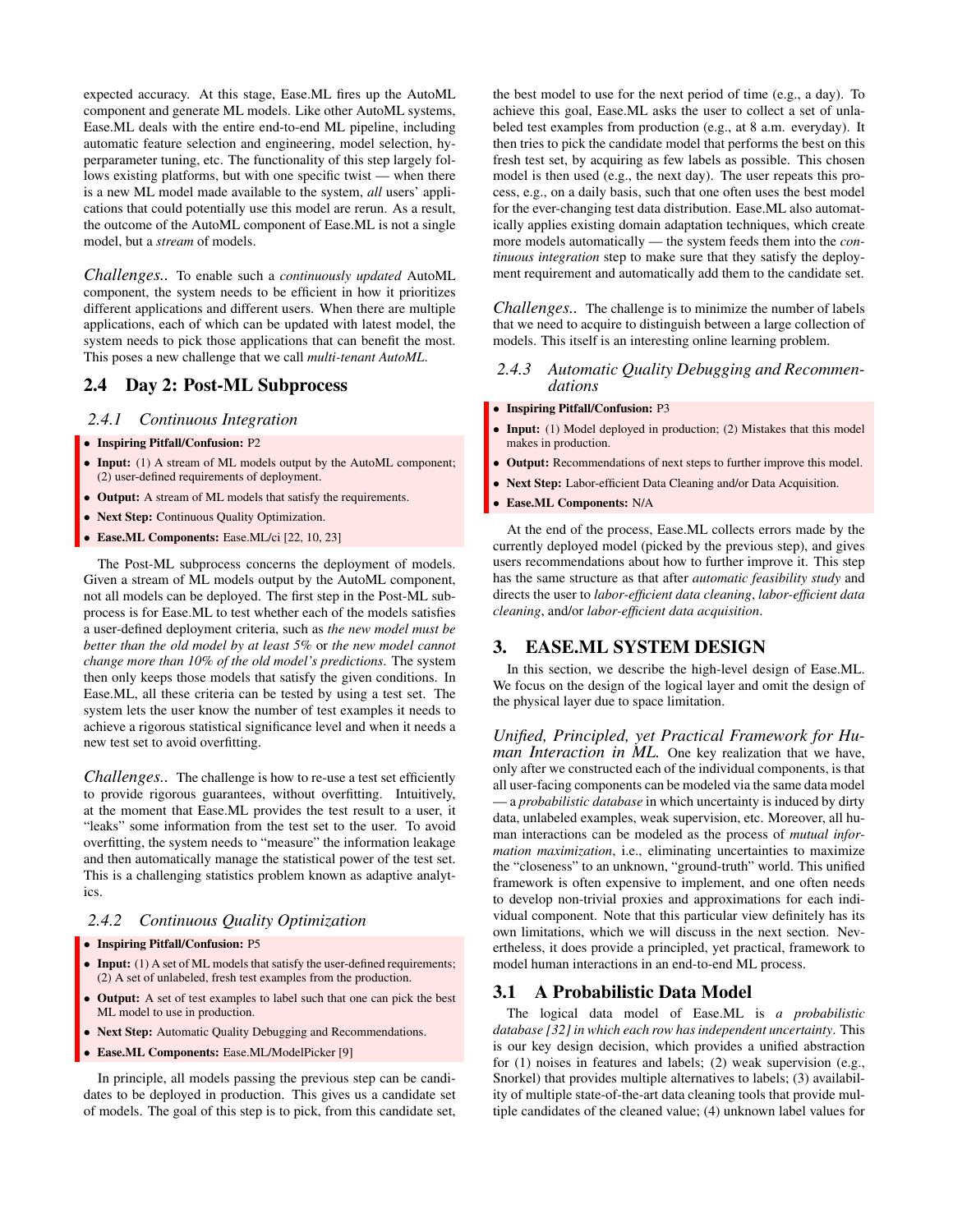data and label acquisition; and (5) data augmentation. This design decision was entirely unclear to us at the beginning — only after we put all components together, we realized how probabilistic databases would provide a clean, unified abstraction for almost all Ease.ML steps.

*Logical Data Model.* Let  $X$  be the feature domain and let  $Y$ be the label domain. Note that, despite its name, the label domain does not need to be categorical as in supervised classification. For example, both domains can be images for an image translation task. A *dataset* contains pairs of *random variables*, taking values in the feature domain and the label domain, respectively:

$$
\mathbf{D} = \{(\mathbf{x}_i, \mathbf{y}_i) : \mathbf{x}_i \in \mathcal{X}, \mathbf{y}_i \in \mathcal{Y}\},\
$$

and it induces two probability distributions

$$
\Pr_{\mathbf{D}}[\mathbf{x}_i = X], \quad X \in \mathcal{X}; \quad \Pr_{\mathbf{D}}[\mathbf{y}_i = Y], \quad Y \in \mathcal{Y}.
$$

As a concrete example,  $x_i$  can be the output of multiple different state-of-the-art automatic data cleaning tools, each of which forms one candidate value that  $\mathbf{x}_i$  can take for the  $i^{th}$  data example and  $\Pr_{\mathbf{D}}[\mathbf{x}_i = X]$  is our prior on their relative accuracy.  $\mathbf{y}_i$  can be the output of multiple labeling functions, each of which forms one candidate label that  $y_i$  can take for the  $i^{th}$  data example and  $Pr<sub>D</sub>[y<sub>i</sub> = Y]$  is our prior confidence on each of the candidate labels. Note that, in our setting, an *unlabeled dataset* is simply one in which  $Pr_{\mathbf{D}}[\mathbf{y}_i = Y]$  is a uniform distribution. One particular direction we take in Ease.ML is that there exists a single, *unknown ground truth configuration* for each uncertainty example  $(x_i, y_i)$ , and the *ground truth dataset*  $G_{\mathbf{D}}^*$  is

$$
G^*_{\mathbf{D}} = \{(x_i^*, y_i^*): (\mathbf{x}_i, \mathbf{y}_i) \in \mathbf{D}\}
$$

where  $(x_i^*, y_i^*)$  is the ground-truth value of  $(x_i, y_i)$ . In practice, the ground-truth dataset corresponds to the clean dataset if the uncertainty is induced by dirty data, or true labels if the uncertainty is induced by unlabeled examples and weak supervision.

*Input to Ease.ML*. The input to Ease.ML is four datasets, all with the *same* feature domain and label domain: (1) Labeled **Training Set D**<sub>tr</sub>, dataset to train an ML model – both features and labels have uncertainty; (2) Pool of Unlabeled Data Examples  $D_{unl}$ , pool of data examples that are unlabeled and can be acquired to be included into the training set – features have uncertainty and labels have uniform prior (unlabeled); (3) Labeled **Validation Set**  $D_{val}$ **, validation dataset that can be used during de**velopment – features and labels *do not* have uncertainty, i.e., we have access to  $G^*_{D_{val}}$ ; (4) Unlabeled Production Test Set  $D_{prod}$ , test set that comes from production – only labels have uncertainty (unlabeled).

## 3.2 ML Model

We apply ML training only over a deterministic dataset, which is the assumption of most ML models. A deterministic dataset is one without uncertainty:  $D \subseteq \mathcal{X} \times \mathcal{Y}$ . Given a deterministic dataset D, the training process of ML returns an ML model that is a mapping  $A_D$ :  $X \mapsto Y$ . When we apply the training process over an uncertain dataset  $D$ , it returns a random variable,  $A_D$ , taking values over all possible classifiers. The inference process of a given model  $A_D$  is to apply such a mapping to another deterministic dataset  $D'$ :  $\mathcal{A}_D(D')$ . We use similar notation for datasets **D** and **D**' with uncertainties, in which  $A_D(D')$  returns a random variable, depending on the randomness in  $\bf{D}$  and  $\bf{D}'$ .

#### 3.3 Semantics of Each Step

In Ease.ML, we implement the end-to-end process described in the previous section by developing seven individual components. In this section, we describe the semantics of each step.

#### *3.3.1 Uncertainty Introduction and Elimination*

The first collection of Ease.ML components introduce and eliminate uncertainties involved in the dataset, including DataMagic (2.2.1), Snoopy (2.2.2), CPClean (2.2.3), Market (2.2.4), and ModelPicker (2.4.2). Among these components, DataMagic introduces uncertainties via weak supervision and automatic data cleaning, while other components eliminate uncertainties via manual data cleaning and labeling. One key design decision in Ease.ML is to build uncertainty elimination components with the same *principle* of information maximization. Directly applying this principle is often hard. We develop therefore different proxies and optimizations for each individual component. This is derived from the same underlying assumption that we call the GT-BEST Assumption: *the* ground truth  $G_{\mathbf{D}}^*$  always performs the best in terms of utility. As a result, the process of maximizing the utility is to eliminate the uncertainties such that we are as close to the ground truth as possible.

*Ease.ML/DataMagic.* Given an input dataset provided by the user, DataMagic [25, 20] automatically parses it and generates a dataset that is consistent with the Ease.ML data model. Specifically, DataMagic introduces uncertainties with the following steps:

- 1. Run state-of-the-art data cleaning methods to induce candidate values for each feature vector and labels.
- 2. Conduct automatic data augmentation to induce candidate values for each feature vector.
- 3. If possible, run state-of-the-art weak supervision tools to induce uncertainties over labels.

After DataMagic, the system produces the four datasets: (1) a labeled training set  $\mathbf{D}_{tr}$ ; (2) unlabeled data examples  $\mathbf{D}_{unl}$ ; (3) a labeled validation set  $\mathbf{D}_{val}$ ; and (4) an unlabeled production test set  $\mathbf{D}_{prod}$ .

*Ease.ML/CPClean.* The goal of Ease.ML/CPClean [11] is to eliminate uncertainties over features via manual data cleaning. It takes as input the validation set  $\mathbf{D}_{val}$  and prioritizes the cleaning of examples in the training set  $D_{tr}$ . The goal is to find a subset of K data examples  $\pi \subseteq [|\mathbf{D}_{tr}|]$  to clean such that the expected validation accuracy is maximized. Within our framework, this is to solve

$$
\max_{(\mathbf{x}_{\pi},\mathbf{y}_{\pi}) \subseteq \mathbf{D}_{tr} ; |\pi|=K} \mathcal{H}[\mathcal{A}_{\mathbf{D}_{tr}}(\mathbf{D}_{val}) \mid (\mathbf{x}_{\pi},\mathbf{y}_{\pi}) = (\mathbf{x}_{\pi}^*,\mathbf{y}_{\pi}^*)].
$$

Directly optimizing for this objective is hard. In CPClean, we provide an efficient PTIME algorithm to calculate the entropy  $H$  for a subfamily of classifiers  $A$  [11], namely K-nearest neighbor classifiers, and use it as the proxy for more advanced classifiers.

*Ease.ML/Market.* The goal of Ease.ML/Market [8, 6, 7] is to eliminate uncertainties over the labels of unlabeled examples via manual labeling. It takes as input the current training set  $D_{tr}$ , the pool of unlabeled examples  $\mathbf{D}_{unl}$ , and the validation set  $\mathbf{D}_{val}$ . The goal is to pick K data examples to label in  $\mathbf{D}_{unl}$  to maximize the expected validation accuracy. Within our framework, this is to solve

$$
\max_{(\mathbf{x}_{\pi},\mathbf{y}_{\pi}) \subseteq \mathbf{D}_{unl}; |\pi| = K} \mathcal{H}[\mathcal{A}_{\mathbf{D}_{tr} \cup \mathbf{D}_{unl}}(\mathbf{D}_{val}) \mid (\mathbf{x}_{\pi},\mathbf{y}_{\pi}) = (\mathbf{x}_{\pi}^*,\mathbf{y}_{\pi}^*)]
$$

In Market, one design decision that we made is to treat this problem as a prediction problem — use the Shapley value of each data example with the right label as the proxy of the above term, and train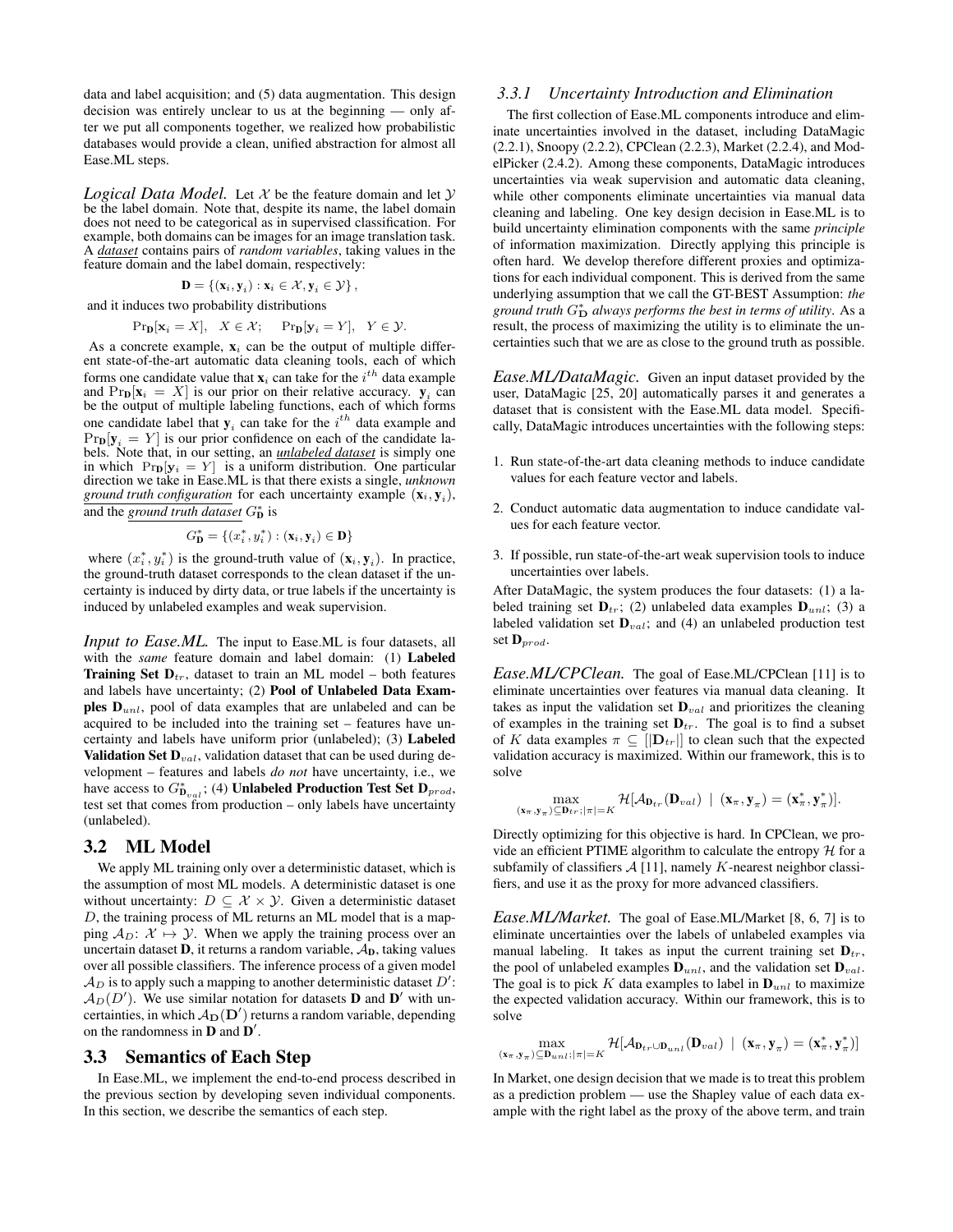a predictive model to predict such a value given the feature vector and apply it to unlabeled examples [7]. The calculation of the Shapley value can be hard for the general classifier, and we provide a PTIME algorithm for a subfamily of classifiers  $A$  [6], namely the K-nearest neighbor classifier, and use it as the proxy.

*Ease.ML/ModelPicker.* Given a collection of candidate models  $M_1...M_k$ , the goal of Ease.ml/ModelPicker is to pick one that has the maximum test accuracy by requiring as few labels as possible. It takes as input the unlabeled production test set  $D_{prod}$  and selects  $K$  data examples to label in order to maximize the confidence of picking the best model. In our framework, it is to solve

$$
\max_{(x_\pi^*,\mathbf{y}_\pi) \subseteq \mathbf{D}_{prod}, |\pi| = K} \mathcal{H}[\mathcal{M}(\mathbf{D}_{prod}) \ | \ \mathbf{y}_\pi = y_\pi^*]
$$

where  $\mathcal{M}(D)$  returns a  $k \times k$  matrix with  $\mathcal{M}(D)_{i,j}$  indicating whether model  $M_i$  performs better than  $M_j$  on  $D$ . We show that it is also possible to design an efficient algorithm to optimize for certain versions of the above problem [9].

#### *3.3.2 Quality Control, Estimation, and Optimization*

The second collection of Ease.ML components aims at estimating the quality of ML models or automatically optimizing them. These components include: (1) EASE.ML/SNOOPY [24], an automatic feasibility study tool with a practical Bayes error estimator, taking advantage of available embedding hubs such as TensorFlow Hub, (2) EASE.ML/CI [22, 10, 23], an automatic management system of statistical powers for test sets that controls the information leakage from the test set to the user during the continuous testing and integration process, and (3) EASE.ML/AUTOML [36, 15, 12], an AutoML system that efficiently maintains applications given new ML models by taking a multi-tenant view.

## 3.4 A Prototype Implementation

We built a prototype implementation of our system to showcase the key aspects of our design. One key design decision is to base our system with Jupyter notebooks as it not only represents a familiar and powerful platform to many data scientists but also provides naturally all interactions that Ease.ML has with its users.

The user interaction in Jupyter notebooks is conducted through "code cells" where the user types in usually short code snippets and then executes them, after which the output is presented immediately below the cell. We use the same approach and we extend it with slightly enriched output cells that can contain various UI items such as buttons, progress bars and interactive graphs. The user loads the data after which she can execute any sequence of data manipulation operations (e.g. input preprocessing, cleaning, filtering) intertwined with various EASE.ML operations (e.g. EASE.ML/SNOOPY or EASE.ML/AUTOML).

Each manipulation is tracked and stored in a lineage graph that is used to represent the user's ML workflow. This graph can then be optimized, materialized, or stored for later use. A lineage graph that is saved can also be executed at a later point, e.g. through a command line shell or as part of some CI/CD workflow. Furthermore, the user can ask the system to give suggestions for next steps given the current state of the lineage graph.

As mentioned earlier, the logical data model we assume for all ML datasets is the probabilistic relational model where each row is associated with a single data example (i.e. a sample from a data distribution). Each data example is furthermore associated with one or more possible candidate rows from which only one can be selected at any given time. Each column has a type that can be either a simple scalar value (e.g. numeric, Boolean, categorical,

string, etc.) or a more complex type (e.g. document, tensor, etc.) This data model is implemented with the Relation class that wraps around the DataFrame class taken from the popular Pandas framework which we extend with the mentioned capabilities.

To manipulate the data stored in our data model, the user would run various available operators. These operators work in a staged manner whereby invoking an operator merely appends it to the lineage graph. The return value of the operator invocation is the updated lineage graph. At any point in the interactive ML process the user can choose to materialize the graph by calling the eval () function. This process involves performing various optimizations after which the resulting data view is shown in the output cell of the Jupyter notebook while at the same time being cached for future use. This approach allows us to treat ML workflows as firstclass citizens that can be managed like any other data artefact, while at the same time preserving the interactive nature of Jupyter notebooks.

## 4. CONCLUSION AND FUTURE WORK

We have presented Ease.ML, a novel platform that aims for automated end-to-end lifecycle management of ML application development. The current iteration of Ease.ML includes an eight-step process that covers the entire development lifecycle, motivated by the pitfalls and confusions we found during interactions with our users. We have also presented the foundation of Ease.ML, in connection with probabilistic database theory and information theory. As a research prototype, the goal of Ease.ML is to "expose" limitations in its design instead of "hide" them. We briefly describe the most severe limitations of the current design. In our opinion, these limitations indicate exciting directions for future research.

*Efficiency.* Whenever a design decision is made, the current Ease.ML prioritizes more on a principled formulation rather than an efficient way. One example is the unified information maximization framework for all human-related interaction. Although for each of these tasks, we developed different proxy models and approximations, it can be beneficial to explore how to conduct each task directly on the target black-box training procedure.

*Beyond Accuracy.* The current design of the Ease.ML process overwhelmingly focuses on a single target metric, i.e., accuracy. This is a reflection of the focus of many ML systems and tools. Recently, there has been an emerging collection of metrics, such as robustness, fairness, and explainability, that has attracted intensive interest. How to systematically support the engineering process of these new metrics is an interesting direction, in our opinion.

# 5. ACKNOWLEDGEMENT

CZ and the DS3Lab gratefully acknowledge the support from the Swiss National Science Foundation (Project Number 200021\_184628), Innosuisse/SNF BRIDGE Discovery (Project Number 40B2-0\_187132), European Union Horizon 2020 Research and Innovation Programme (DAPHNE, 957407), Botnar Research Centre for Child Health, Swiss Data Science Center, Alibaba, Cisco, eBay, Google Focused Research Awards, Oracle Labs, Swisscom, Zurich Insurance, Chinese Scholarship Council, and the Department of Computer Science at ETH Zurich.